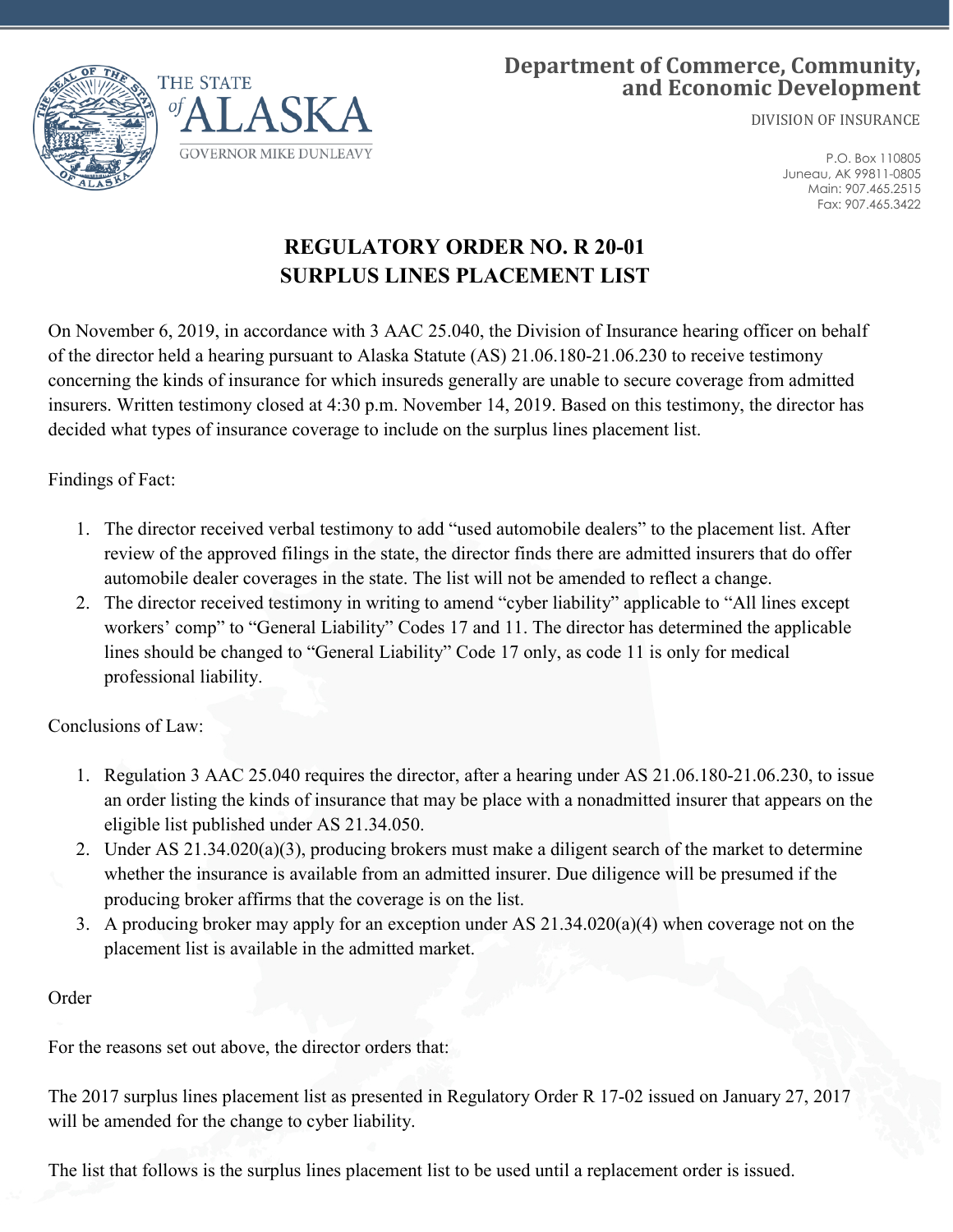This order is effective January 8, 2020.

Poi Wing Heier

Lori Wing-Heier Director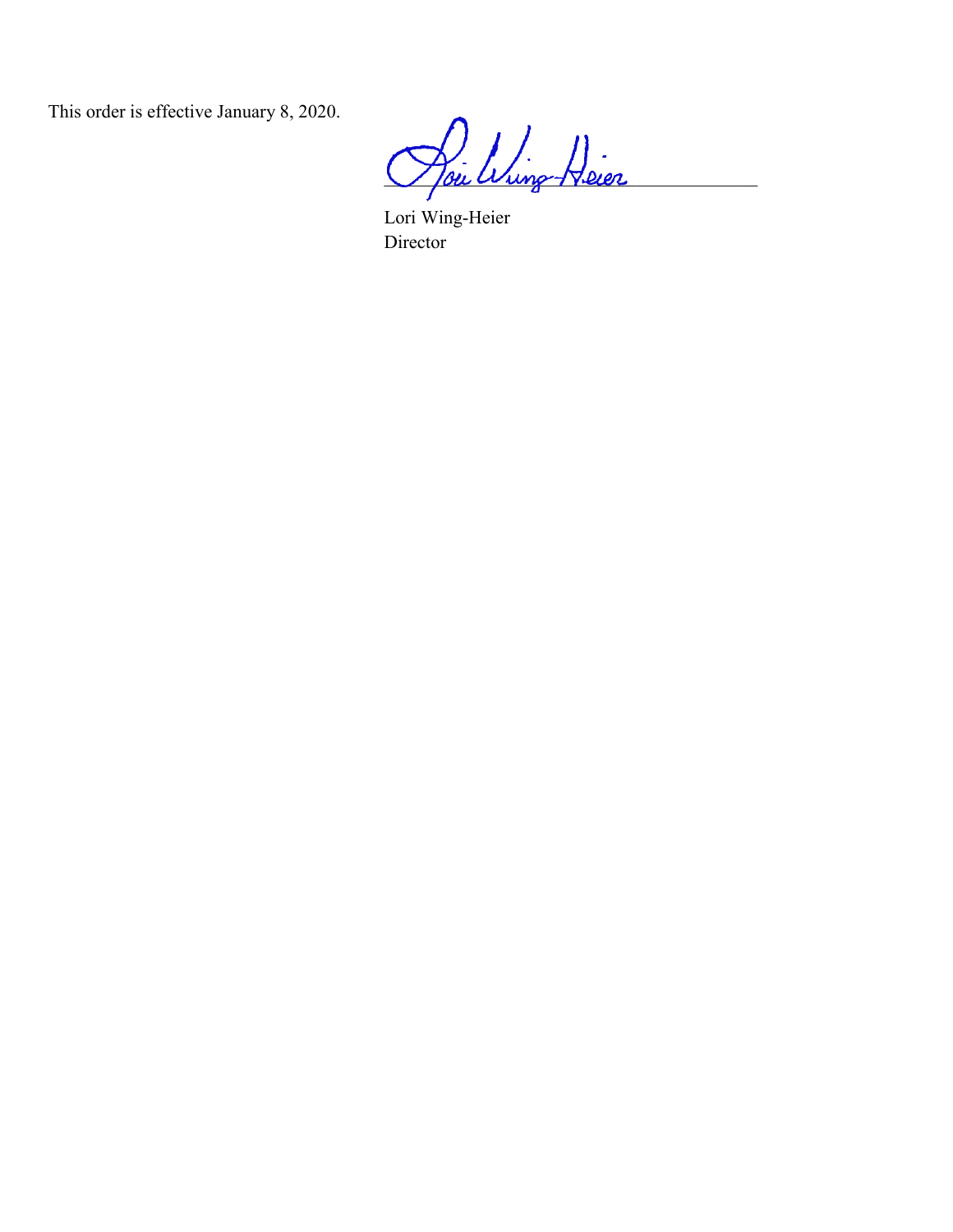| Class of Business or Type of Risk                                            | <b>Line of Coverage</b>                | Code     |
|------------------------------------------------------------------------------|----------------------------------------|----------|
| Adult entertainment                                                          | All lines except workers' compensation |          |
| Aircraft - antique                                                           | All lines except workers' compensation |          |
| Aircraft - chartered                                                         | All lines except workers' compensation |          |
| Aircraft - ground operations at a fixed base                                 | All lines except workers' compensation |          |
| Aircraft - passenger liability                                               | <b>Excess liability</b>                | 22 or 17 |
| Aircraft applicators - liability including crop damage<br>and chemical drift | Liability                              | 17       |
| Airport liability                                                            | Liability                              | 17       |
| Airport repair operations                                                    | <b>Excess liability</b>                | 17       |
| Alarm companies                                                              | General liability                      | 17       |
| Amusement rides                                                              | General liability                      | 17       |
| Animal rides, saddle horses, rodeos and horse shows                          | General liability                      | 17       |
| Apartment(s) in building -- see Buildings                                    |                                        |          |
| Apartment buildings - pre-1980, or wood frame, or<br>nonsprinklered          | All lines except workers' compensation |          |
| Architects & engineers                                                       | E&O                                    | 17       |
| Armored car services                                                         | All lines except workers' compensation |          |
| Assisted living homes or centers                                             | All lines except workers' compensation |          |
| <b>ATM</b> operators                                                         | E&O                                    | 17       |
| Attorneys professional liability                                             | Professional liability                 | 17       |
| Auto rental firms - short term                                               | Auto physical damage                   | 21.2     |
| Automobile - commercial                                                      | Monoline physical damage               | 21.2     |
| Aviation parts manufacturing                                                 | Monoline products liability            | 18       |
| Aviation maintenance vehicles                                                | All lines except workers' compensation |          |
| Aviation/aircraft                                                            | <b>Excess liability</b>                | 22 or 17 |
| Balloon - hot air/gas                                                        | All lines except workers' compensation |          |
| <b>Bars</b>                                                                  | Liquor liability                       | 17       |
| Boat manufacturing/repair                                                    | General liability                      | 17       |
| Bridges and tunnels                                                          | Inland marine                          | 9        |
| Broad Regulatory Protection/Interruption                                     | Professional liability                 | 17       |
| Builder's risk - frame construction                                          | <b>Inland</b> marine                   |          |
| Builder's risk - remote locations                                            | <b>Inland</b> marine                   | 9        |
| Building inspectors                                                          | Professional liability/E&O             | 17       |
| Buildings - air-supported dome structures                                    | Fire and allied lines                  | 1,2.1    |
| Buildings - on pilings                                                       | Fire and allied lines                  | 1,2.1    |
| Buildings - pre-1980                                                         | Fire and allied lines                  | 1,2.1    |
| Buildings - containing apartment(s) with any other<br>occupancy              | Property                               | 1,2.1    |
| Buildings - vacant                                                           | Property, general liability            | 1,17     |
| Business interruption                                                        | Monoline                               | 1, 2.1   |
| Cameras                                                                      | Inland marine                          | <b>g</b> |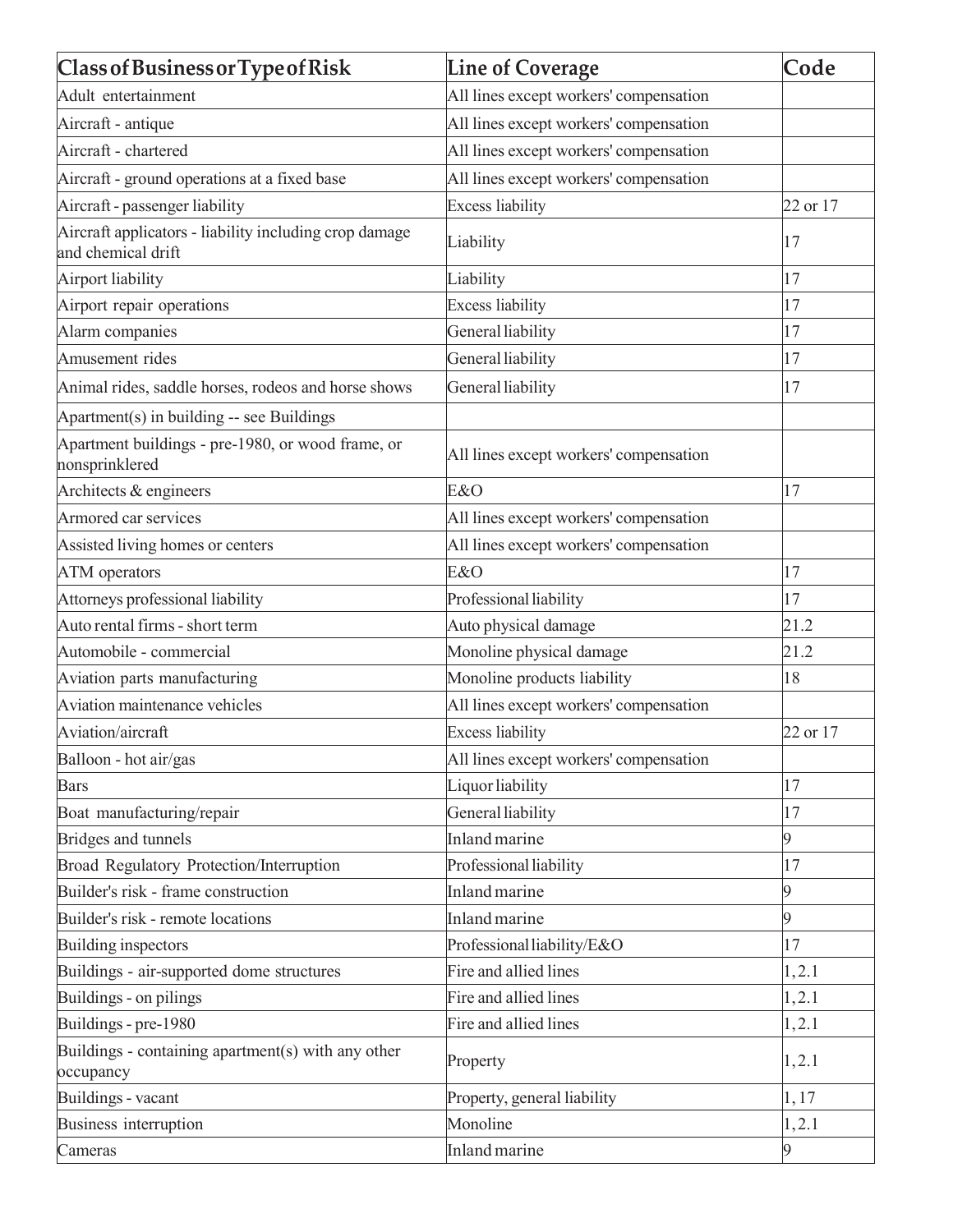| <b>Class of Business or Type of Risk</b>                                      | <b>Line of Coverage</b>                   | Code            |
|-------------------------------------------------------------------------------|-------------------------------------------|-----------------|
| Cannabis related operations (agricultural and sales)                          | All lines except workers' compensation    |                 |
| Cargo - see Motor truck cargo                                                 |                                           |                 |
| Churches                                                                      | Abuse & molestation                       | 17              |
| Classic/antique autos                                                         | Auto physical damage                      | 21.1 or<br>21.2 |
| Coin dealers                                                                  | Inland marine                             | 9               |
| Coin-operated devices                                                         | Inland marine                             | 9               |
| Commercial risks, excluding excess workers'<br>compensation                   | <b>Excess liability</b>                   | 17              |
| Computer programmers                                                          | General liability, professional liability | 17              |
| Computer repair/service                                                       | General liability                         | 17              |
| Construction management                                                       | Professional liability                    | 17              |
| Consultants                                                                   | General liability, professional liability | 17              |
| Contact lenses                                                                | Inland marine                             | 9               |
| Contractors of the following types:                                           |                                           |                 |
| Demolition                                                                    | Liability                                 | 17              |
| Design-build                                                                  | Professional liability                    | 17              |
| Environmental                                                                 | Liability                                 | 17              |
| <b>Exterior Finish Installation Systems</b>                                   | General liability & excess                | 17              |
| Fire suppression - including service and sales                                | Liability                                 | 17              |
| General                                                                       | Liability                                 | 17              |
| Pile driving                                                                  | All lines except workers' compensation    |                 |
| Residential                                                                   | Liability                                 | 17              |
| Counseling - see Residential counseling services                              |                                           |                 |
| <b>CPAs</b>                                                                   | E&O                                       | 17              |
| Crane components manufacturing                                                | General liability                         | 17              |
| Crane inspectors                                                              | Professional liability                    | 17              |
| Crane operators [see also Riggers liability below]                            | General liability & inland marine         | 17,9            |
| Crane rental, with or without operators [see also<br>Riggers liability below] | General liability                         | 17              |
| Custodial care - licensed for under 25, which includes:                       | General liability, abuse & molestation    | 17              |
| Adult day care centers                                                        |                                           |                 |
| Child day care centers                                                        |                                           |                 |
| Developmentally disabled                                                      |                                           |                 |
| Homes for the aged                                                            |                                           |                 |
| In-home day care                                                              |                                           |                 |
| Public transportation                                                         |                                           |                 |
| Residential care centers                                                      |                                           |                 |
| Cyber Liability                                                               | General liability                         | 17              |
| DIC other than earthquake & flood                                             | Inland marine                             | 9               |
| Divers                                                                        | General liability                         | 17              |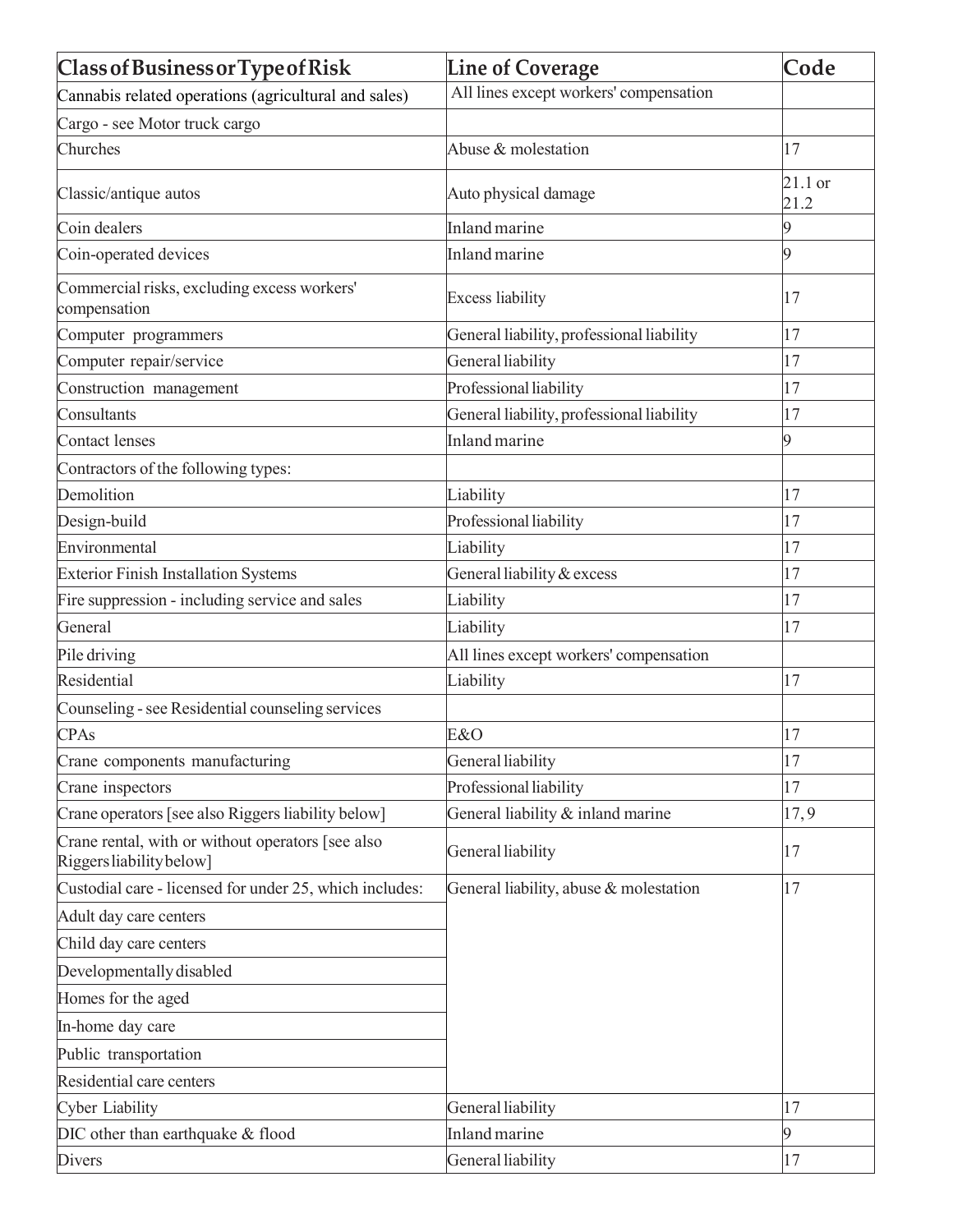| <b>Class of Business or Type of Risk</b>                                   | <b>Line of Coverage</b>                | Code     |
|----------------------------------------------------------------------------|----------------------------------------|----------|
| Docks, piers, and wharves - wood frame                                     | Inland marine                          | 9        |
| Drought                                                                    | Fire and allied lines                  | 1, 2.1   |
| Earthquake                                                                 | Monoline (may be combined with flood)  | 12       |
| Employment practices liability                                             | Monoline liability                     | 17       |
| Energy auditors                                                            | Professional liability                 | 17       |
| Engineers                                                                  | Professional liability                 | 17       |
| Environmental consulting                                                   | Professional liability                 | 17       |
| Environmental impairment                                                   | Liability                              | 17       |
| Estheticians                                                               | Professional liability                 | 11       |
| Excess coverage - commercial, excluding excess<br>workers' compensation    | <b>Excess liability</b>                | 17       |
| Explosion                                                                  | Monoline liability                     | 17       |
| Explosive manufacturing, storage, or sales                                 | General liability, fire & allied lines | 17       |
| Exterminators - pest control                                               | General liability                      | 17       |
| Financial advisors                                                         | Professional liability                 | 17       |
| Fine arts                                                                  | Inland marine                          | 9        |
| Fire extinguisher sales/service                                            | General liability                      | 17       |
| Fire suppression contractors                                               | Professional liability                 | 17       |
| Flood                                                                      | Monoline (may be combined with quake)  | 2.3      |
| Food-borne illness                                                         | General liability                      | 17       |
| Furs                                                                       | Inland marine                          | 9        |
| Garage - auto repair (Hazard II)                                           | Liability on garage form               | 19.4     |
| Garage keepers legal liability                                             | Liability                              | 19.4     |
| Gold mines                                                                 | Crime                                  | 2.1, 34  |
| Greenhouses                                                                | Fire and allied lines (wind & hail)    | 2.1      |
| Guide, lodge, or outfitter - airstrips                                     | All lines except workers' compensation |          |
| Guides, lodges, or outfitters - aircraft hull or liability                 | Liability & hull                       | 22       |
| Guides, outfitters, or lodges - remote                                     | General liability                      | 17       |
| Habitational (see also Buildings)                                          | Fire and allied lines                  | 1, 2.1   |
| Hanger keepers                                                             | Monoline liability                     | 17       |
| Hay in open or barns - when value exceeds \$25,000 /<br>each stack or barn | Fire and allied lines                  | 1, 2.1   |
| Hazardous materials hauling                                                | All lines except workers' compensation |          |
| Heavy equipment repair                                                     | General liability & garage             | 17, 19.4 |
| Helicopters                                                                | All lines except workers' compensation | 22       |
| Hired & nonowned auto                                                      | Monoline                               | 19.4     |
| Home health care                                                           | Liability                              | 17       |
| Home inspectors                                                            | Professional liability                 | 17       |
| Homeowners - valued at \$2 million or higher                               | Homeowners                             | 4        |
| Homeowners - with past losses                                              | Homeowners                             | 4        |
| Indoor trampoline parks                                                    | General liability                      | 17       |
| In-home bed and breakfast                                                  | General liability                      | 17       |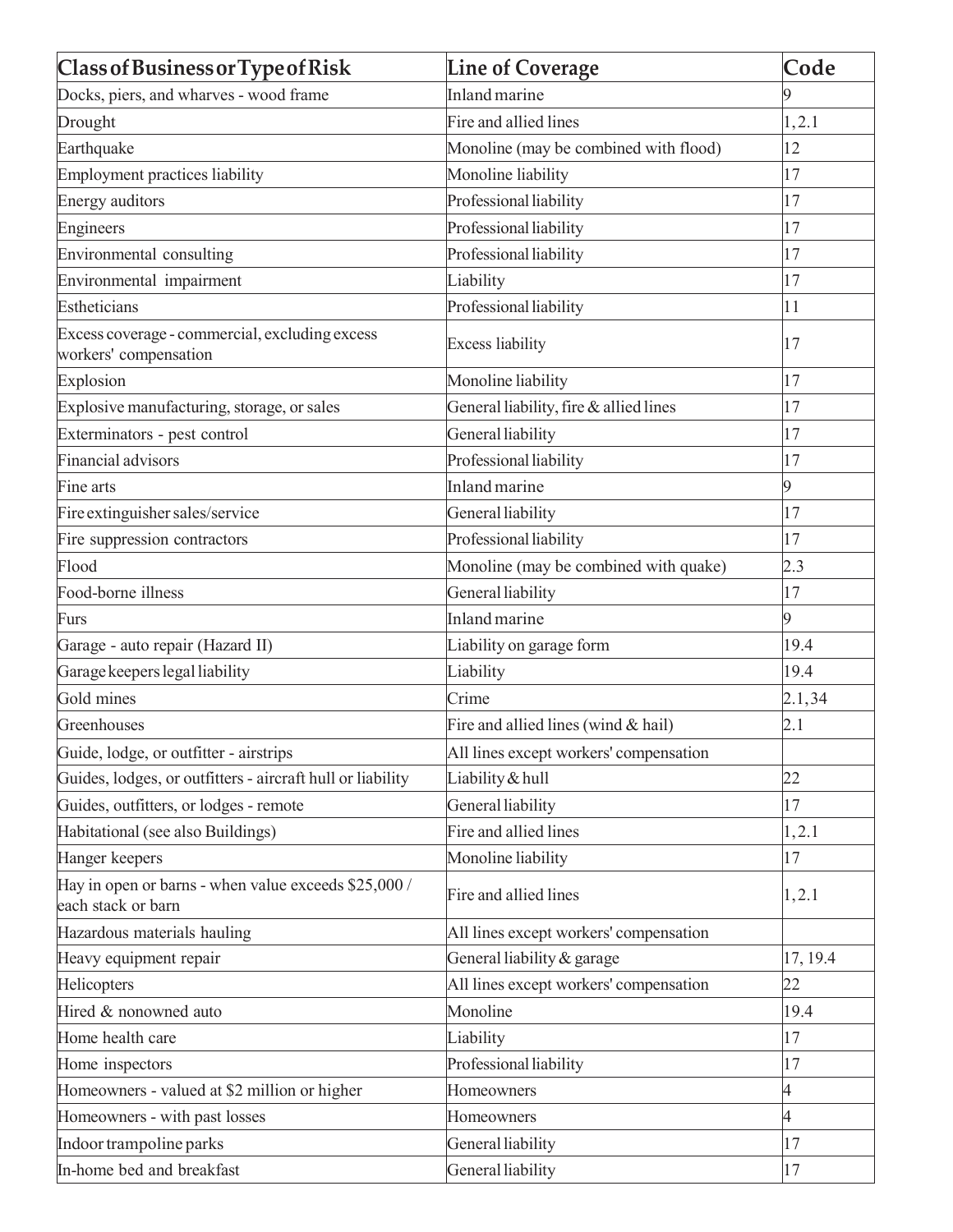| <b>Class of Business or Type of Risk</b>                    | <b>Line of Coverage</b>                        | Code         |
|-------------------------------------------------------------|------------------------------------------------|--------------|
| In-home day care                                            | General liability                              | 17           |
| Internet services                                           | E&O                                            | 17           |
| Jewelry                                                     | Inland marine                                  | 9            |
| Kidnap/ransom                                               | Crime                                          | 34           |
| Leased motor homes                                          | Auto physical damage                           | 21.2         |
| Liquor liability                                            | Monoline liability                             | 17           |
| Luxury autos                                                | Auto physical damage                           | 21.1         |
| Managed care                                                | Professional liability/E&O                     | 11,17        |
| Marine surveyors                                            | General liability, professional liability      | 17           |
| Media and sports events                                     | Inland marine                                  | 9            |
| Medical billing                                             | E&O                                            | 17           |
| Medical malpractice                                         | Liability                                      | 11           |
| Mental health professionals & counselors                    | Professional liability, D&O                    | 11           |
| Mining                                                      | General liability                              | 17           |
| Mobile home parks                                           | General liability                              | 17           |
| Mold consultants                                            | Liability                                      | 17           |
| Mortgage bankers/brokers                                    | E&O, Fiduciary bonds                           | 17,24        |
| Mortgage protection/impairment                              | General liability                              | 17           |
| Motor truck cargo - values \$100,000 or more                | Inland marine                                  | 9            |
| Motor truck cargo - haul road or trans Canada               | Inland marine                                  | 9            |
| Motor truck cargo - contractors equipment or<br>perishables | Inland marine                                  | 9            |
| Music festivals                                             | General liability, inland marine               | 17,9         |
| New ventures - less than three years experience             | General liability, professional, D&O           | 17           |
| Nonprofit - financially distressed                          | Professional liability, D&O                    | 17           |
| Nonprofit - public media                                    | Professional liability, D&O                    | 17           |
| Nursing homes                                               | General liability                              | 17           |
| Oil or gas field services                                   | General liability                              | 17           |
| Oil pipeline and offshore loading facility                  | Package (GL incl. pollution, property), excess | 5.1, 5.2, 17 |
| P&I - monoline                                              | Marine                                         | 8            |
| Plastic manufacturers and sales                             | Fire and allied lines                          | 1,2.1        |
| Police professional liability                               | Professional liability                         | 17           |
| Police protective liability-false arrest, personal injury   | Monoline liability                             | 17           |
| Pollution/contamination                                     | Monoline liability                             | 17           |
| Polyurethane-insulated buildings                            | Fire and allied lines                          | 1, 2.1       |
| Products and completed operations                           | Monoline liability                             | 17           |
| Property management                                         | Professional liability                         | 17           |
| Public officials                                            | Professional liability                         | 17           |
| Push cart vendors                                           | General liability, inland marine               | 17,9         |
| Racing autos                                                | Auto physical damage                           | 21.2         |
| Railroad protective                                         | Monoline liability                             | 17           |